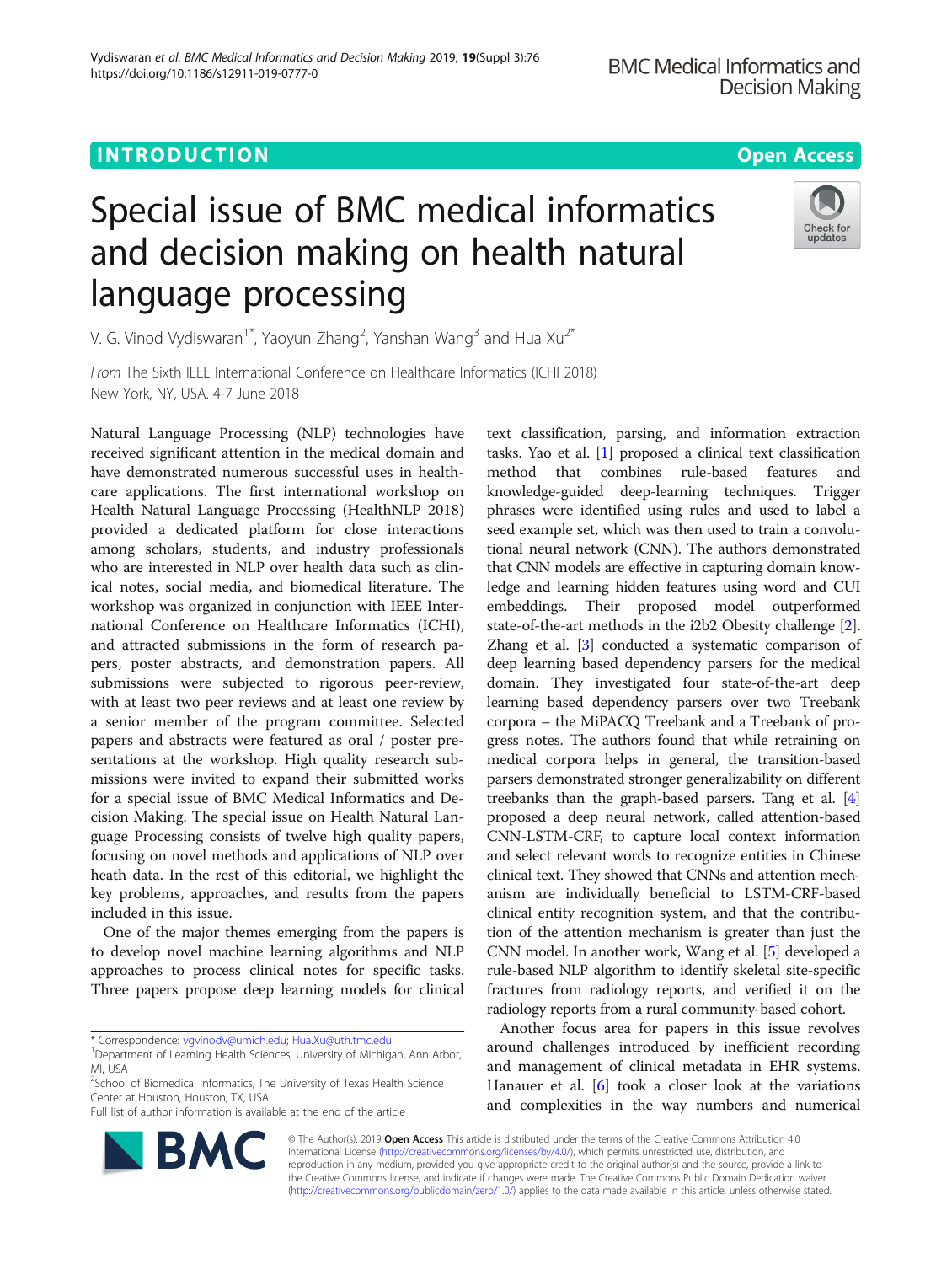<span id="page-1-0"></span>concepts are mentioned in clinical notes and their impact on information extraction systems. Using number-based keyword queries on a clinical text search engine, the authors highlighted the data quality issues in clinical notes and potential impact on subsequent tasks such as cohort identification. Cook et al. [7] developed text-based approaches to maintain accurate provider directories based on the Healthcare Provider Taxonomy code, location, name, and address information to match the state and federal records. Wang et al. [8] investigated the associations between problem list and practice setting using NLP and topic modeling techniques. Their method generated prioritized and meaningful problem lists corresponding to specific practice settings. Kreuzthaler et al. [[9](#page-2-0)] proposed a clustering approach to compress redundant problem lists in electronic health records and create semantic topic spaces.

Availability of shareable clinical corpora is critical for advancing clinical NLP research. Weng et al. [\[10\]](#page-2-0) assessed the willingness to share clinical data among a large cohort of proxy-for-consented individuals from two sites. They found that a substantial fraction of consented patients would be willing to donate de-identified clinical data to a shared research repository, and that individuals were most reluctant in sharing mental health, substance abuse, and domestic violence data. Sharma et al. [\[11\]](#page-2-0) proposed a phenotyping system that could facilitate portability across different institutions and data systems. The prototyping system integrates rule-based and statistical machine learning approaches to extract clinically relevant features from the unstructured text. Portability is achieved by storing components in OMOP CDM (Common Data Model) formats, thus enabling the reuse, adaptation, and extension of rule-based clinical NLP systems.

Finally, acknowledging the current trend of availability and popularity of health information online, there were two papers that studied challenges introduced by the advent of health-related social media as a mechanism for patients to communicate with each other. Vydiswaran and Reddy [[12](#page-2-0)] introduced the notion of peer expertise in online health forums and studied approaches to identify peer experts based on the communication patterns in forums. They postulated that patients and other caregivers often take on the roles of experts in online forums and are willing to share their experience with other users. Identifying them in health forums can help better develop stronger communities and patient support groups. In another work, Doan et al. [\[13\]](#page-2-0) studied the issue of causality extraction from Twitter messages. They develop lexico-syntactic patterns based on dependency parser outputs to extract health-related causal relations in three health-related topics. Manual analysis on extracted casualties in tweets revealed interesting insights into health-related discussion on Twitter.

In conclusion, these papers highlight the plethora of research in health-related natural language processing. While advancements are being made in meaningful use of electronic health records for clinical decision support, these papers represent a snapshot of the broad spectrum of challenges where natural language processing can help advance the methodologies, tools, and applications in healthcare.

#### Acknowledgements

Our heartfelt thanks to all the reviewers for reviewing the manuscripts submitted to HealthNLP 2018 for this thematic issue. We would like to thank the session chairs for seamlessly moderating the scientific sessions and many volunteers for the local support.

# Funding

This article has not received sponsorship.

#### About this supplement

This article has been published as part of BMC Medical Informatics and Decision Making Volume 19 Supplement 3, 2019: Selected articles from the first International Workshop on Health Natural Language Processing (HealthNLP 2018). The full contents of the supplement are available online at [https://](https://bmcmedinformdecismak.biomedcentral.com/articles/supplements/volume-19-supplement-3) [bmcmedinformdecismak.biomedcentral.com/articles/supplements/volume-](https://bmcmedinformdecismak.biomedcentral.com/articles/supplements/volume-19-supplement-3)[19-supplement-3.](https://bmcmedinformdecismak.biomedcentral.com/articles/supplements/volume-19-supplement-3)

### Authors' contribution

All authors read and approved the final manuscript.

# Competing interests

The authors declare no competing financial interests.

### Publisher's Note

Springer Nature remains neutral with regard to jurisdictional claims in published maps and institutional affiliations.

#### Author details

<sup>1</sup>Department of Learning Health Sciences, University of Michigan, Ann Arbor MI, USA. <sup>2</sup> School of Biomedical Informatics, The University of Texas Health Science Center at Houston, Houston, TX, USA. <sup>3</sup>Department of Health Sciences Research, Mayo Clinic, Rochester, MN, USA.

# Published: 4 April 2019

#### References

- 1. Yao L, Mao C, Luo Y. Clinical text classification with rule-based features and knowledge-guided convolutional neural networks. [https://doi.org/10.1186/](https://doi.org/10.1186/s12911-019-0781-4) [s12911-019-0781-4.](https://doi.org/10.1186/s12911-019-0781-4)
- 2. Uzuner Ö. Recognizing obesity and comorbidities in sparse data. J Am Med Inform Assoc. 2009;16(4):561–70.
- 3. Zhang Y, Tiryaki F, Jiang M, Xu H. Parsing clinical text using the state-of-theart deep learning based parsers: a systematic comparison. [https://doi.org/10.](https://doi.org/10.1186/s12911-019-0783-2) [1186/s12911-019-0783-2](https://doi.org/10.1186/s12911-019-0783-2).
- 4. Tang B, Wang X, Yan J, Chen Q. Entity Recognition in Chinese Clinical text using Attention-based CNN-LSTM-CRF. [https://doi.org/10.1186/s12911-019-0787-y.](https://doi.org/10.1186/s12911-019-0787-y)
- 5. Wang Y, Mehrabi S, Sohn S, Atkinson EJ, Amin S, Liu H. Natural language processing of radiology reports for identification of skeletal Site-Specific Fractures. <https://doi.org/10.1186/s12911-019-0780-5>.
- 6. Hanauer DA, Mei Q, Vydiswaran VGV, Singh K, Landis-Lewis Z, Weng C. Complexities, variations, and errors of numbering within clinical notes: The potential impact on information extraction and cohort-identification. <https://doi.org/10.1186/s12911-019-0784-1>.
- 7. Cook MJ, Yao L, Wang X. Facilitating accurate health provider directories using natural language processing. <https://doi.org/10.1186/s12911-019-0788-x>.
- 8. Wang L, Wang Y, Shen F, Rastegar-Mojarad M, Liu H. Discovering associations between problem list and practice setting. [https://doi.org/10.](https://doi.org/10.1186/s12911-019-0779-y) [1186/s12911-019-0779-y.](https://doi.org/10.1186/s12911-019-0779-y)